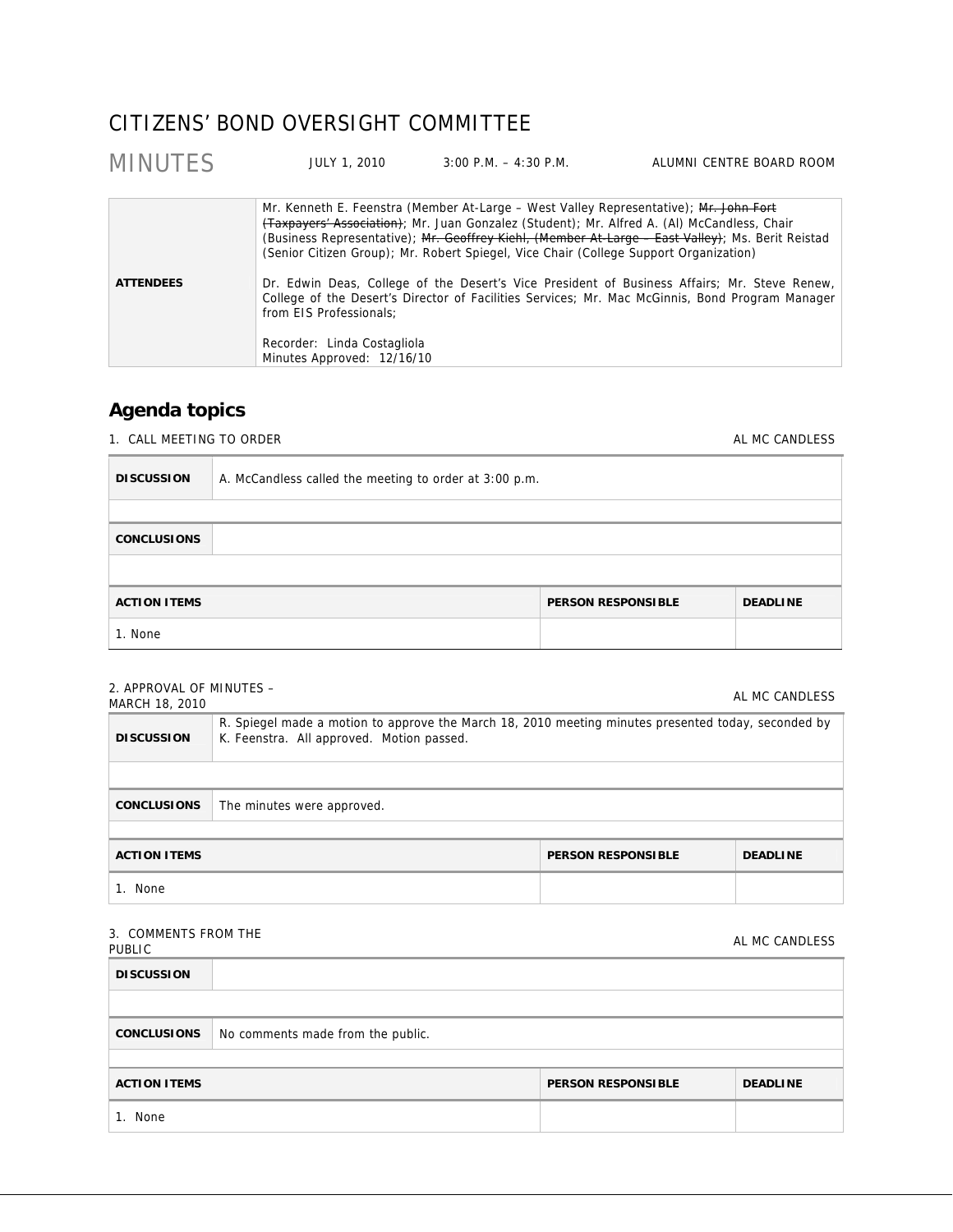#### 4. BOND PROJECTS UPDATE & BOND PROJECT FINANCIAL REPORT

MAC MC GINNIS STEVE RENEW

|                   | M. McGinnis reviewed the following items from a PowerPoint presentation:                                  |  |  |  |
|-------------------|-----------------------------------------------------------------------------------------------------------|--|--|--|
|                   | Project Status Reports - Current Projects<br>1.                                                           |  |  |  |
|                   | <b>Cravens Student Services</b><br>a.                                                                     |  |  |  |
|                   | i. Architect: WWCOT                                                                                       |  |  |  |
|                   | ii. Construction Manager: C. W. Driver                                                                    |  |  |  |
|                   | iii. Targeted Completion: Spring 2010                                                                     |  |  |  |
|                   | iv. Project Update<br>1.<br>Primes and Subs completing punch list pick-ups                                |  |  |  |
|                   | 2.<br>Move coordination continues, boxes and labels delivered to site                                     |  |  |  |
|                   | Exterior building waterproofing not complete<br>3.                                                        |  |  |  |
|                   | Landscape maintenance continues<br>4.                                                                     |  |  |  |
|                   | 5. Technology and AV installation tested and approved<br>6. Accessories installation scheduled            |  |  |  |
|                   | 7.<br>IAQ testing 100% complete                                                                           |  |  |  |
|                   | 8.<br>Substantial completion April 28, 2010                                                               |  |  |  |
|                   | Sustainable Feature<br>V.                                                                                 |  |  |  |
|                   | Heating and cooling via central hydronics systems<br>1.<br>2.<br>Water - conserving landscape             |  |  |  |
|                   | 3.<br>Architectural environmental<br>control<br>systems<br>built-in<br>via                                |  |  |  |
|                   | architectural sun shading devices, north facing fenestration                                              |  |  |  |
|                   | Energy generation via photovoltaic system<br>4.                                                           |  |  |  |
|                   | Building automation controls to optimize mechanical system<br>5.<br>operation and energy usage            |  |  |  |
|                   | 6.<br>Submitting for LEED Silver                                                                          |  |  |  |
|                   |                                                                                                           |  |  |  |
|                   | Nursing Building Renovation<br>b.<br>i. Architect: HMC Architects                                         |  |  |  |
|                   | ii. Construction Manager: Orr Builders                                                                    |  |  |  |
|                   | iii. Targeted Completion: Fall 2010                                                                       |  |  |  |
|                   | iv. Project Update                                                                                        |  |  |  |
| <b>DISCUSSION</b> | 1.<br>Interior painting has commenced<br>2.<br>Mechanical and Electrical continues above ceiling          |  |  |  |
|                   | 3.<br>Single ply roofing completed                                                                        |  |  |  |
|                   | 4.<br>Solar panels installation continues                                                                 |  |  |  |
|                   | AV package was bid and Sextant is in process of reviewing<br>5.<br>6. PO for furniture has been completed |  |  |  |
|                   | 7.<br>Exterior door frames being painted                                                                  |  |  |  |
|                   | 8.<br>Move schedule is being coordinated with users                                                       |  |  |  |
|                   | Sustainable Features<br>V.                                                                                |  |  |  |
|                   | Reuse of existing building<br>1.<br>2.<br>Energy efficient glazing                                        |  |  |  |
|                   | 3.<br>Energy efficient mechanical systems                                                                 |  |  |  |
|                   | 4.<br>Reduction in heat islands                                                                           |  |  |  |
|                   | Classroom Building<br>C.                                                                                  |  |  |  |
|                   | Architect: Steinberg Architects<br>İ.                                                                     |  |  |  |
|                   | Construction Manager: Bernards<br>ii.                                                                     |  |  |  |
|                   | Targeted Completion: Spring 2012<br>iii.<br>Project Update<br>iv.                                         |  |  |  |
|                   | 1.<br>Conflict in drawings vs. Geotech report, it has been determined                                     |  |  |  |
|                   | that Geo-grid will need to be placed at 3'-0" below footings of                                           |  |  |  |
|                   | building                                                                                                  |  |  |  |
|                   | Site dust control measures underway<br>2.<br>3.<br>Hydronic piping compromised during excavation has been |  |  |  |
|                   | repaired                                                                                                  |  |  |  |
|                   | Grading continues<br>4.                                                                                   |  |  |  |
|                   | Sustainable Features<br>v.                                                                                |  |  |  |
|                   | Heating and cooling via central hydronics system<br>1.<br>2.<br>Water - conserving landscape              |  |  |  |
|                   | 3.<br>Architectural environmental control<br>built-in<br>systems<br>via                                   |  |  |  |
|                   | architectural sun shading devices, north facing fenestration                                              |  |  |  |
|                   | Energy generation via photovoltaic system<br>4.                                                           |  |  |  |
|                   | Building automation controls to optimize mechanical system and<br>5.                                      |  |  |  |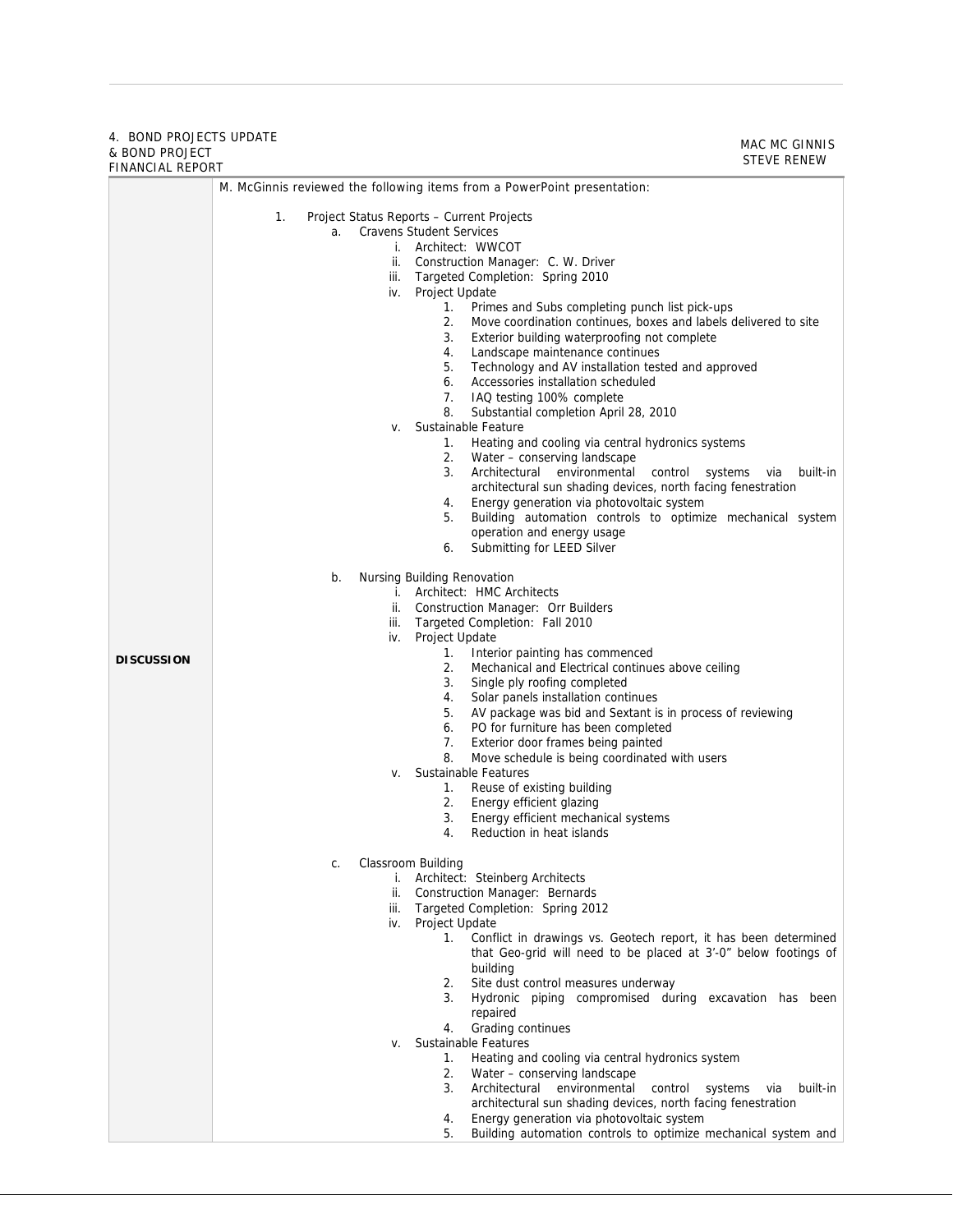|                     | energy usage<br>Will be LEED certified<br>6.                                                           |
|---------------------|--------------------------------------------------------------------------------------------------------|
| 2.                  | Project Status Reports - Projects in Design                                                            |
|                     | <b>Communication Building</b><br>a.                                                                    |
|                     | i. Architect: tBP Architecture                                                                         |
|                     | ii.<br>Construction Manager: To be determined                                                          |
|                     | iii. Estimated Project Occupancy: Spring 2013                                                          |
|                     | iv. Project Update<br>1.<br>Work has commenced on the furniture layout for the building                |
|                     | 2.<br>Construction Management interviews scheduled                                                     |
|                     | 3.<br>Meeting scheduled to review interior finishes                                                    |
|                     | 50% Construction Documents will arrive beginning of July for<br>4.                                     |
|                     | review                                                                                                 |
|                     | 5.<br>Review of project documents ongoing<br>Sustainable Features<br>V.                                |
|                     | 1. Will be LEED certified                                                                              |
|                     | Building automation controls to optimize mechanical system<br>2.                                       |
|                     | 3.<br>Water - conserving landscape                                                                     |
|                     | 4.<br>Heating and cooling via central hydronics system                                                 |
|                     | b.<br>East Valley Indio                                                                                |
|                     | i. Architect: gkkworks<br>ii. Construction Manager: To be determined                                   |
|                     | iii. Estimated Project Occupancy: Summer 2013                                                          |
|                     | Project Update<br>iv.                                                                                  |
|                     | 1.<br>Programming meeting held with COD team and Architect                                             |
|                     | 2.<br>Surveyor and Geotech completed work at the site                                                  |
|                     | Gathering requested information for consultants<br>4.<br>Multi-story structure                         |
|                     | <b>Sustainability Features</b><br>V.                                                                   |
|                     | 1. Will be LEED certified                                                                              |
|                     | Photovoltaic array at parking possible<br>2.                                                           |
|                     | Architectural environmental control features<br>3.                                                     |
|                     | 4.<br>Public transportation                                                                            |
|                     | West Valley - Palm Springs<br>C.                                                                       |
|                     | Architect: To be determined<br>i.                                                                      |
|                     | ii.<br>Construction Manager: To be determined<br>iii.<br>Estimated Project Occupancy: To be determined |
|                     | iv.<br>Project Update                                                                                  |
|                     | 1. Working with City of Palm Springs on land transfer                                                  |
|                     | 2.<br>Site studies on-going                                                                            |
|                     | 3.<br>Meeting with potential partners                                                                  |
|                     | <b>Sustainability Features</b><br>v.<br>Will be LEED certified<br>1.                                   |
|                     | 2.<br>Public transportation                                                                            |
|                     | Solar Energy<br>3.                                                                                     |
|                     | Sustainable Site<br>4.                                                                                 |
| 3.                  | <b>Upcoming Project Events</b>                                                                         |
|                     | Classroom Ground Breaking Ceremony - to be determined<br>а.                                            |
| 4.                  | <b>Completed Projects</b>                                                                              |
|                     | Alumni Centre<br>a.                                                                                    |
|                     | <b>Barker Nursing Complex</b><br>b.<br><b>Business Building Renovation</b><br>C.                       |
|                     | Central Plan & Street Fair Restrooms<br>d.                                                             |
|                     | <b>Cravens Student Services Center</b><br>е.                                                           |
|                     | f.<br>Dining Facility Renovation                                                                       |
|                     | East Valley Campus Mecca/Thermal<br>g.                                                                 |
|                     | PSA Parking & Magnesia Falls Entrances<br>h.<br>i.                                                     |
|                     | Public Safety Academy<br>Site Infrastructure - Phase I<br>j.                                           |
|                     | Site Infrastructure - Phase II<br>k.                                                                   |
|                     | Site Infrastructure - Phase III<br>I.                                                                  |
|                     | Weight Room / Training Room for Athletic Program<br>m.                                                 |
|                     |                                                                                                        |
| <b>Discussions:</b> |                                                                                                        |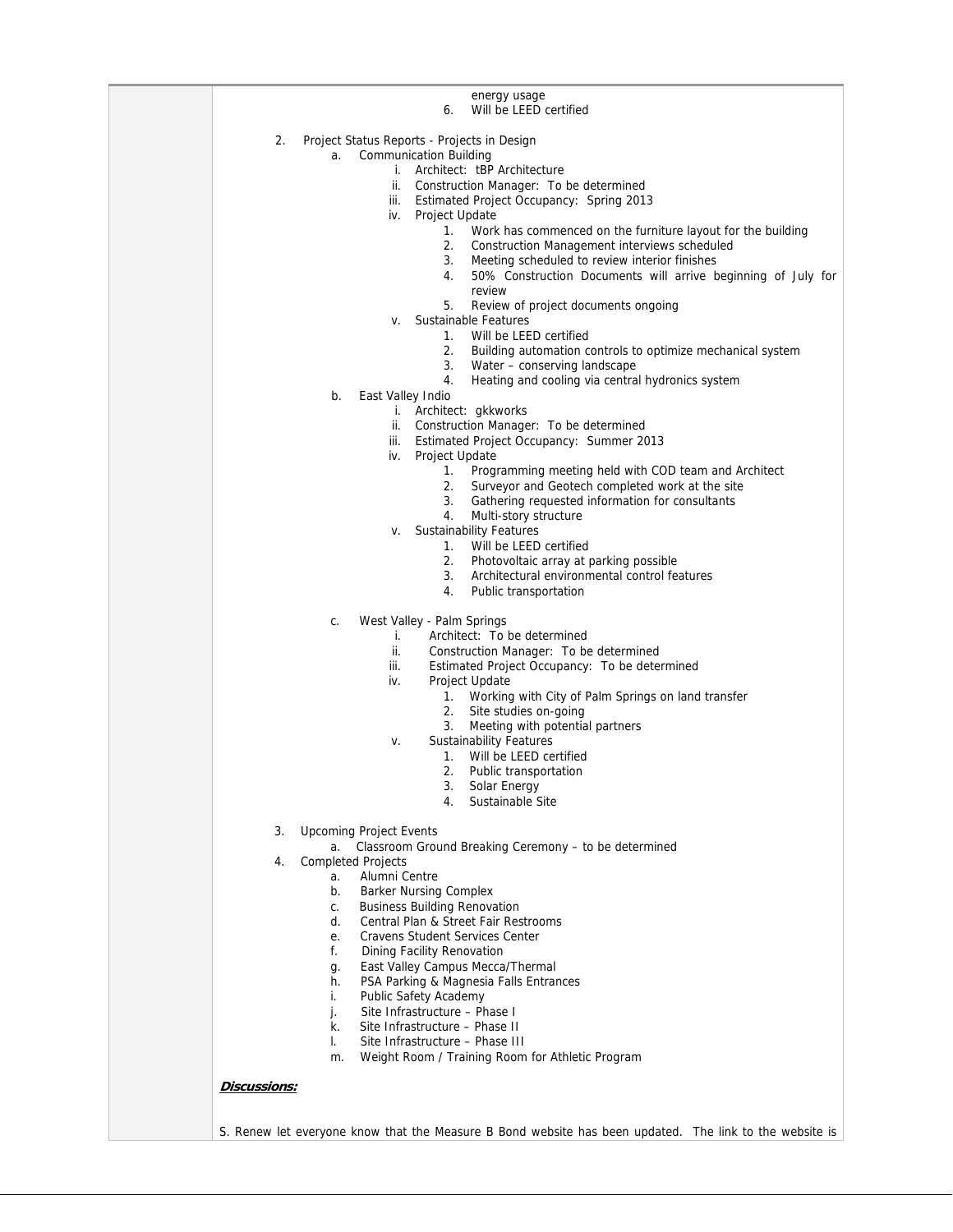www.bond.collegeofthedesert.edu. There is a map of the campus with all of the projects highlighted in yellow. When you click on a highlighted project, it will give you an update on that project.

K. Feenstra asked what the RFQ (Request for Qualifications) was for regarding the West Valley Campus. Steve said that it was for the integrated design team, which includes an architect team and a construction management team. Those teams will work together with the development of design and planning. There will be two firms selected for this integrated design team that would consist of many specialists under their contract. The construction management team would report to the Bond Office with costs.

A. McCandless asked if the site infrastructure project is 100% complete. S. Renew said that it is about 99% complete. There are a couple of more pieces to do. One is to connect the water to the remaining buildings that have been renovated. They are connected to the College's well system. The other piece is to complete some fiber runs through the conduit that was put in. These two pieces are included in the budget.

B. Spiegel asked if the resurfacing has been completed on campus. S. Renew said that they have completed the resurfacing on the road that goes around the campus, San Pablo entrance, and the two entrances from Magnesia Falls. There are two entrances to complete: Monterey Avenue and Fred Waring.

A. McCandless asked what the anticipated level of students would be for the nursing program. E. Deas said that the College is currently registering students for the fall 2010 semester. Enrollment figures change on a daily basis. The nursing program is operating at the same size as last year. There is probably very little growth possible in actual number of students. This program is full at best of times. For other programs, even though the number of classes is not increasing, the College is squeezing more students in so that the College will continue to grow to about 5% to 10%. B. Spiegel asked why the College renovated the old nursing building when the College built a new building. E. Deas said that nursing program will have some presence in the building will be used for more general use. B. Spiegel asked why the renovated nursing building but the building will be used for more general use. building cost more than what was budgeted. M. McGinnis said that it was because of the IT equipment. The campus standard now for each classroom is to have video cameras and/or projectors. The cost for this equipment is about \$55,000 each classroom. When this project was originally designed, the College pulled the IT equipment piece out and bid it separately. If you bid out the IT equipment at the beginning of the project, by the time you need it some things are obsolete. When the bids came in, the College had to adjust the costs of the IT equipment.

Members received a handout on the West Valley Campus – Integrated Design / Integrated Campus Plan from M. McGinnis. K. Feenstra asked if the land transaction with the City is far enough along that the College can negotiate the development rights for the solar area on the campus. E. Deas said that they are pursuing the two in parallel. The hold up on the final transaction with the transferring of the land is because it involves the Federal Government. The City of Palm Springs is working diligently to move the process along. The College has carried on with negotiations with the energy provider at the same time. Much of the detail has been worked out but now the College is awaiting the finalization of the land transfer. The target to open its doors is in 2014 and the solar park could open as early as 2012. The solar park will provide income to the campus. B. Spiegel asked if the budget of \$40,000,000 for the West Valley Campus would cover the costs to complete this project. M. McGinnis said that it will not. B. Spiegel asked where the College would get the additional funds to build out the campus. S. Renew said that the remaining growth out in the west valley will probably take years or decades based on enrollment. If the College gets growth, the College will get state funding and then the College can look at building. If the College gets partnerships, then the College can look at building an incubator type space. In the future, the College hopes to have another bond series that would allow the College to include additional projects. On the south side of the property, there is a community facility (James O. Jessie Desert Highland Unity Center) that already exists with meeting rooms and a park; and there are two communities: Desert Highland and Mountain Gate.

Financial Report

- 1. Project Allocations Budget
	- a. Completed Projects
		- i. Total Expended: \$28,761,449
	- b. Current Projects Ongoing
		- i. Expenditures to date: \$107,844,338
	- c. Future Projects
		- i. Committed Projects Budget: \$165,703,696
		- ii. Deferred Projects Budget: \$47,857,845
	- d. Central Contracted Management Fees
		- i. Expenditures to date: \$20,848,778

#### **Discussions:**

B. Spiegel asked if the library was listed on the deferred projects list. S. Renew said that it is not. It is listed on the future projects list as "LRC/HILB Renovation". Currently the City of Palm Desert and College of the Desert share space in the library building. Eventually, the College will move out of their space and move in to the Hilb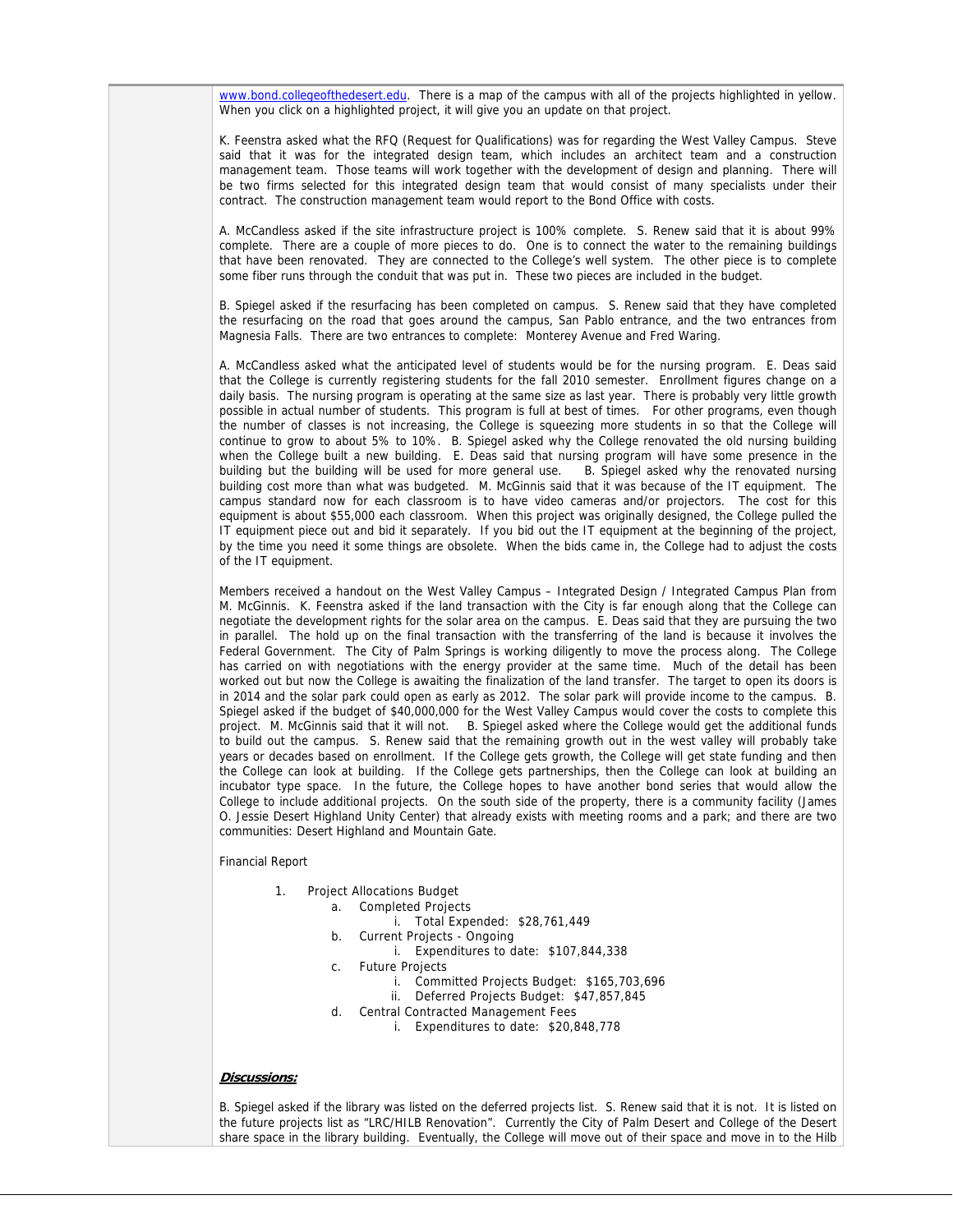Building and then the City of Palm Desert will take over the whole library. This may not happen for another four years. The County is planning to put approximately \$3 million dollars into the library for renovations.

A. McCandless asked if there was a delay in one of the projects due to the movement of earth because of water in the sand. M. McGinnis said that it was the Classroom Building. It's existing water in the ground that does not go anywhere. It's not water that is coming up from the ground. There is a clay layer in the ground that does not allow the water to go anywhere. The architects failed to include the soils report, which was issued and calls for a geo map at a certain depth, into the drawings. This was discovered when they got down to the excavation level where they were supposed to be. When the soil engineer went out to test it, they found out that the College was not compaction in that area. This caused the project to be delayed a week and an additional cost of \$31,000.

B. Spiegel asked what was happening with the Child Development Center. S. Renew said that they are moving forward in getting designs and plans. B. Spiegel asked if the center is specifically for staff and students. E. Deas said that it is subject to capacity and preference goes to students. They may look at opening it to the public.

B. Spiegel asked if the Deferred Projects will happen in this bond series. S. Renew said that probably not in this bond series unless there is an educational need.

| <b>CONCLUSIONS</b>  |                           |                 |
|---------------------|---------------------------|-----------------|
| <b>ACTION ITEMS</b> | <b>PERSON RESPONSIBLE</b> | <b>DEADLINE</b> |
| 1. None             |                           |                 |
|                     |                           |                 |

#### 5. REAPPOINTMENT / APPOINTMENT PROCESS

|                                                                                                                                                                            |                                                                                                                                                                                                                        |                           | AL MC CANDLESS  |  |
|----------------------------------------------------------------------------------------------------------------------------------------------------------------------------|------------------------------------------------------------------------------------------------------------------------------------------------------------------------------------------------------------------------|---------------------------|-----------------|--|
|                                                                                                                                                                            | Mr. Kenneth E. Feenstra's (Member-At-Large West Valley Representative) term will expire September<br>2010.                                                                                                             |                           |                 |  |
| <b>DISCUSSION</b>                                                                                                                                                          | Mr. John Fort's (Taxpayers' Association Representative) two year term will expire September 2010 but is<br>eligible to renew for another two year term. Mr. Fort has declined to renew his term.                       |                           |                 |  |
|                                                                                                                                                                            | Mr. Juan Gonzalez' (Student Representative) term will expire September 2010.                                                                                                                                           |                           |                 |  |
|                                                                                                                                                                            | Mr. Al McCandless (Business Representative) term will expire September 2010.                                                                                                                                           |                           |                 |  |
|                                                                                                                                                                            | Ms. Berit Reistad (Senior Citizen Group Representative) two year term will expire September 2010 but is<br>eligible to renew for another two year term. Ms. Reistad agreed to serve another two year term.             |                           |                 |  |
|                                                                                                                                                                            | Mr. Robert Spiegel (College Support Organization Representative) two year term will expire September<br>2010 but is eligible to renew for another two year term. Mr. Spiegel agreed to serve another two year<br>term. |                           |                 |  |
|                                                                                                                                                                            | Edwin thanked AI McCandless, Ken Feenstra, John Fort and Juan Gonzales for serving on this committee.                                                                                                                  |                           |                 |  |
|                                                                                                                                                                            |                                                                                                                                                                                                                        |                           |                 |  |
| The College will start soliciting applications for the Member-At-Large West Valley, Taxpayers' Association,<br><b>CONCLUSIONS</b><br>Student and Business Representatives. |                                                                                                                                                                                                                        |                           |                 |  |
|                                                                                                                                                                            |                                                                                                                                                                                                                        |                           |                 |  |
| <b>ACTION ITEMS</b>                                                                                                                                                        |                                                                                                                                                                                                                        | <b>PERSON RESPONSIBLE</b> | <b>DEADLINE</b> |  |
| 1. Start the process for soliciting applications for the four vacancies in<br>September 2010.                                                                              |                                                                                                                                                                                                                        | Linda Costagliola         | <b>ASAP</b>     |  |
|                                                                                                                                                                            |                                                                                                                                                                                                                        |                           |                 |  |